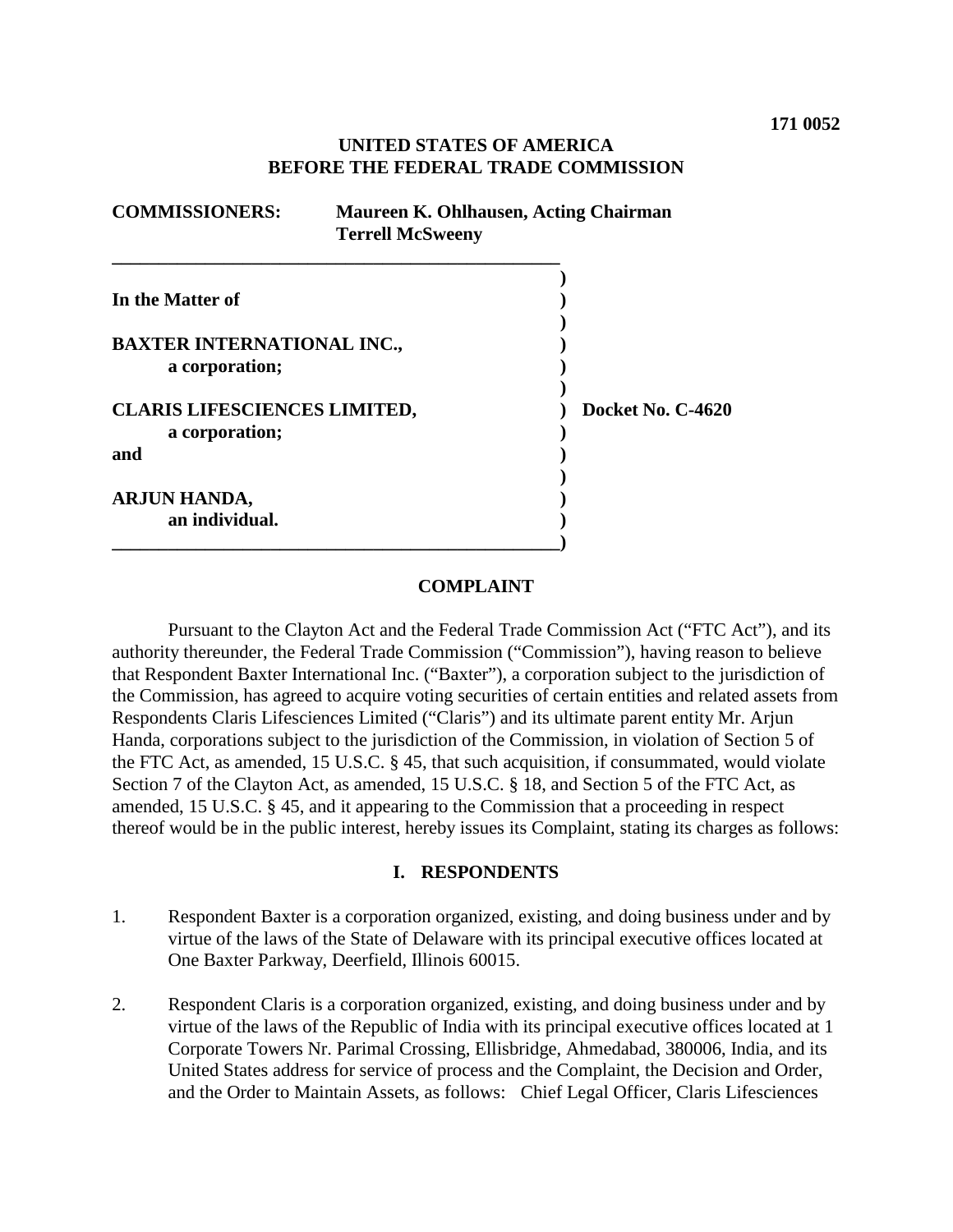Ltd., c/o Claris Life Sciences Inc., 1445 US Highway 130, North Brunswick, New Jersey 08902.

- 3. Respondent Arjun Handa is an individual with an address of Sharanya, Judges Banglow Road, Bodakdev, Ahmedadbad, Gujarat, India 380054.
- 4. Each Respondent is, and at all times relevant herein has been, engaged in commerce, as "commerce" is defined in Section 1 of the Clayton Act as amended, 15 U.S.C. § 12, and engages in business that is in or affects commerce, as "commerce" is defined in Section 4 of the FTC Act, as amended, 15 U.S.C. § 44.

#### **II. THE PROPOSED ACQUISITION**

5. Pursuant to agreements dated December 15, 2016, Baxter proposes to acquire voting securities of certain entities and related assets from Claris in two related transactions valued at approximately \$625 million (the "Acquisition"). The Acquisition is subject to Section 7 of the Clayton Act, as amended, 15 U.S.C. § 18.

### **III. THE RELEVANT MARKETS**

- 6. The relevant lines of commerce in which to analyze the effects of the Acquisition are the development, license, manufacture, marketing, distribution, and sale of the following pharmaceutical products:
	- a. fluconazole in saline intravenous bags; and
	- b. milrinone in dextrose intravenous bags.
- 7. The United States is the relevant geographic area in which to assess the competitive effects of the Acquisition in the relevant lines of commerce.

# **IV. THE STRUCTURE OF THE MARKETS**

- 8. Fluconazole is an antifungal agent used to treat a variety of fungal and yeast infections. Only five companies currently sell generic intravenous fluconazole bags in the United States: Baxter, Claris, Pfizer Inc. ("Pfizer"), Sagent Pharmaceuticals, and Hikma Pharmaceuticals PLC ("Hikma"). Only four of the companies are significant competitors.
- 9. Intravenous milrinone is a vasodilator that dilates the blood vessels, lowering blood pressure and allowing blood to flow more easily through the cardiovascular system. The product is used as a short-term treatment for life-threatening heart failure. Three companies—Baxter, Hikma, and Pfizer—currently sell the product in the United States. Claris is one of a limited number of suppliers capable of entering the milrinone in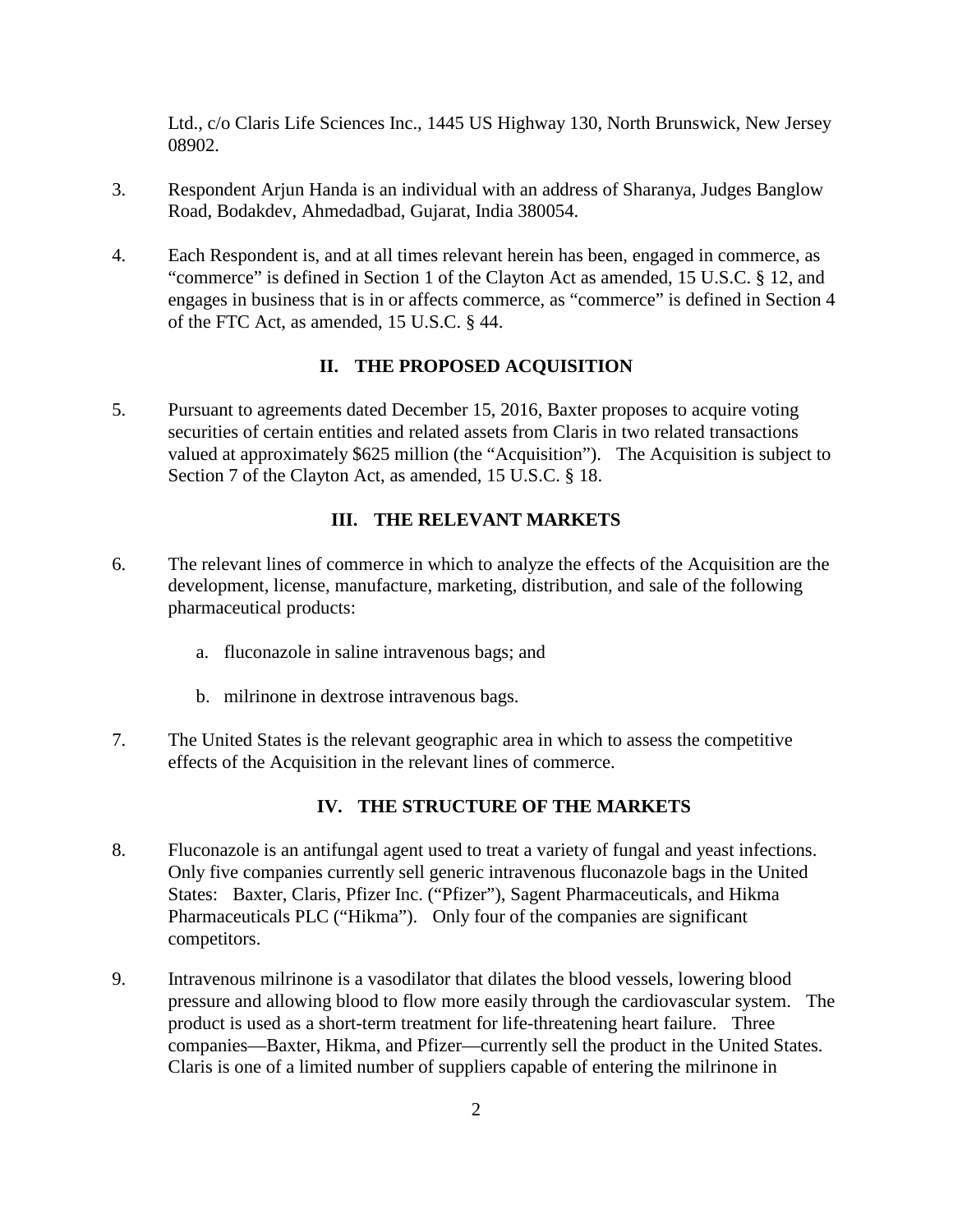dextrose intravenous bags market in the near future.

## **V. ENTRY CONDITIONS**

10. Entry into the relevant markets described in Paragraphs 6 and 7 would not be timely, likely, or sufficient in magnitude, character, and scope to deter or counteract the anticompetitive effects of the Acquisition. De novo entry would not take place in a timely manner because the combination of drug development times and FDA approval requirements would be lengthy. In addition, no other entry is likely to occur such that it would be timely and sufficient to deter or counteract the competitive harm likely to result from the Acquisition.

### **VI. EFFECTS OF THE ACQUISITION**

- 11. The effects of the Acquisition, if consummated, may be to substantially lessen competition in violation of Section 7 of the Clayton Act, as amended, 15 U.S.C. § 18, and Section 5 of the FTC Act, as amended, 15 U.S.C. § 45, in the following ways, among others:
	- a. by eliminating actual, direct, and substantial competition between Baxter and Claris and reducing the number of independent significant competitors in the market for fluconazole in saline intravenous bags, thereby likely increasing consumer prices through either Baxter's unilateral exercise of market power, or coordinated interaction among the remaining competitors; and
	- b. by eliminating future competition between Baxter and Claris in the market for milrinone in dextrose intravenous bags, thereby: (1) increasing the likelihood that the combined entity would forego or delay the launch of Claris's milrinone in dextrose intravenous bags in development; and (2) increasing the likelihood that the combined entity would delay, reduce, or eliminate the substantial additional price competition that would have resulted from an additional supplier of these products.

# **VII. VIOLATIONS CHARGED**

- 12. The Acquisition described in Paragraph 5 constitutes a violation of Section 5 of the FTC Act, as amended, 15 U.S.C. § 45.
- 13. The Acquisition described in Paragraph 5, if consummated, would constitute a violation of Section 7 of the Clayton Act, as amended, 15 U.S.C. § 18, and Section 5 of the FTC Act, as amended, 15 U.S.C. § 45.